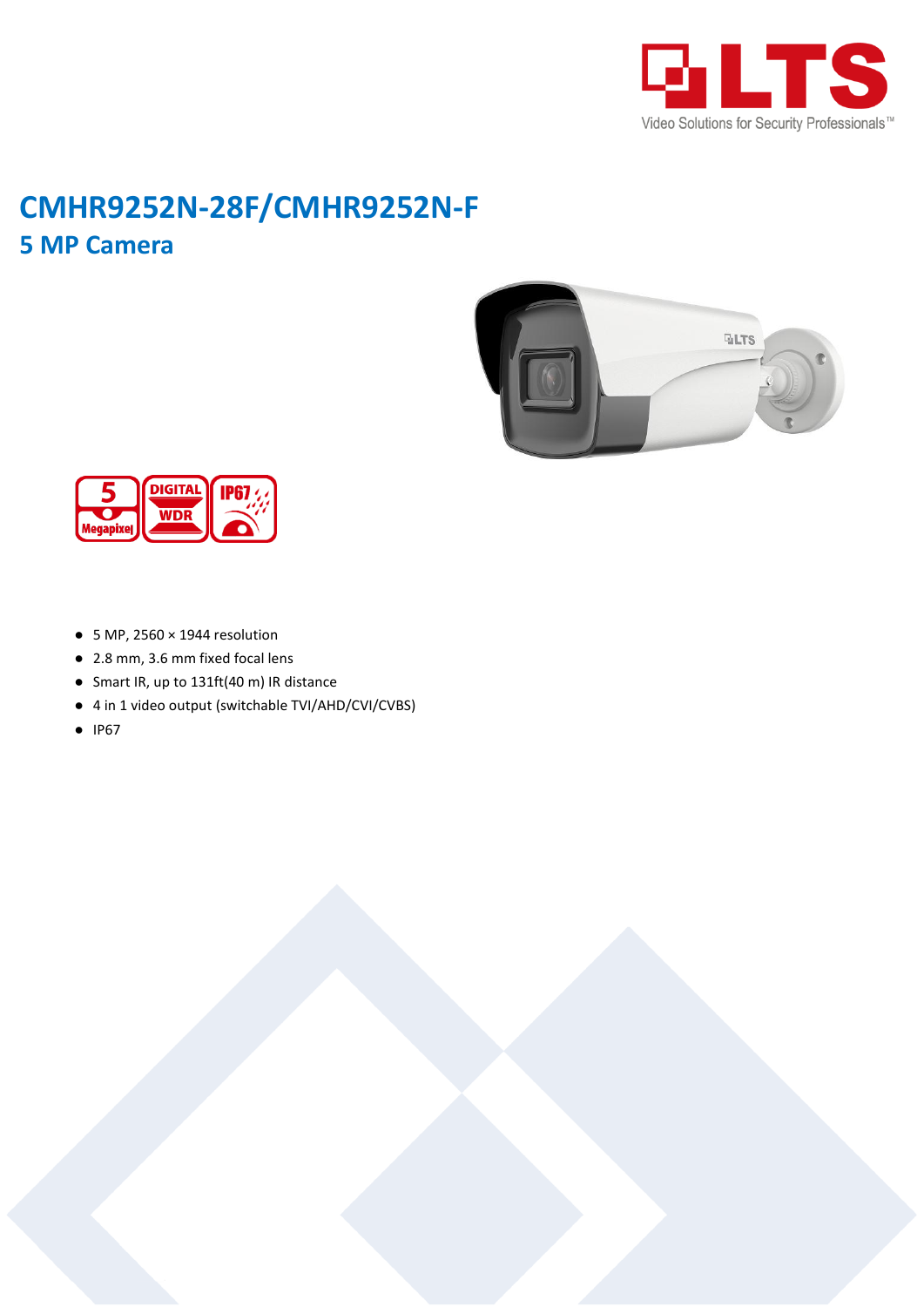

## **Specification**

| Camera                      |                                                                                                                                                      |
|-----------------------------|------------------------------------------------------------------------------------------------------------------------------------------------------|
| Image Sensor                | 5 MP CMOS                                                                                                                                            |
| Signal System               | PAL/NTSC                                                                                                                                             |
| Resolution                  | 2560 (H) × 1944 (V)                                                                                                                                  |
| <b>Frame Rate</b>           | TVI: 5M@20fps, 4M@30fps, 4M@25fps, 1080p@30fps, 1080p@25fps<br>AHD: 5M@20fps, 4M@30fps, 4M@25fps<br>CVI: 4M@30fps, 4M@25fps<br><b>CVBS: PAL/NTSC</b> |
| Min. illumination           | 0.01 Lux@(F1.2, AGC ON), 0 Lux with IR                                                                                                               |
| <b>Shutter Time</b>         | PAL: 1/25 s to 1/50, 000 s<br>NTSC: 1/30 s to 1/50, 000 s                                                                                            |
| Lens                        | 2.8 mm, 3.6 mm fixed lens                                                                                                                            |
| Field of View               | 2.8 mm, horizontal FOV: 85°, vertical FOV: 63°, diagonal FOV:110°<br>3.6 mm, horizontal FOV: 80°, vertical FOV: 63°, diagonal FOV:105°               |
| Lens Mount                  | M12                                                                                                                                                  |
| Day & Night                 | <b>ICR</b>                                                                                                                                           |
| WDR (Wide Dynamic Range)    | Digital WDR                                                                                                                                          |
| Angle Adjustment            | Pan: 0 to 360°, Tilt: 0 to 90°, Rotation: 0 to 360°                                                                                                  |
| <b>Menu</b>                 |                                                                                                                                                      |
| Image Mode                  | STD/HIGH-SAT                                                                                                                                         |
| AGC                         | Yes                                                                                                                                                  |
| Day/Night Mode              | Auto/Color/BW (Black and White)                                                                                                                      |
| White Balance               | Auto/Manual                                                                                                                                          |
| AE (Auto Exposure) Mode     | DWDR/BLC/HLC/Global                                                                                                                                  |
| <b>Noise Reduction</b>      | 2D DNR                                                                                                                                               |
| Language                    | English                                                                                                                                              |
| Function                    | Brightness, Sharpness, Mirror, Smart IR                                                                                                              |
| Interface                   |                                                                                                                                                      |
| Video Output                | Switchable TVI/AHD/CVI/CVBS                                                                                                                          |
| General                     |                                                                                                                                                      |
| <b>Operating Conditions</b> | -40 °C to 60 °C (-40 °F to 140 °F), humidity 90% or less (non-condensing)                                                                            |
| Power Supply                | 12 VDC ± 25%                                                                                                                                         |
| Power Consumption           | Max. 4.3 W                                                                                                                                           |
| Protection Level            | <b>IP67</b>                                                                                                                                          |
| Material                    | Front Cover: Metal<br>Main Body: Plastic                                                                                                             |
| <b>IR Range</b>             | Up to 131ft(40 m)                                                                                                                                    |
| Communication               | Up the coax, TVI output                                                                                                                              |
| <b>Dimensions</b>           | 78.9 mm × 75.4 mm × 184.9 mm (3.10" × 2.97" × 7.28")                                                                                                 |
| Weight                      | Approx. 304 g (0.67 lb.)                                                                                                                             |